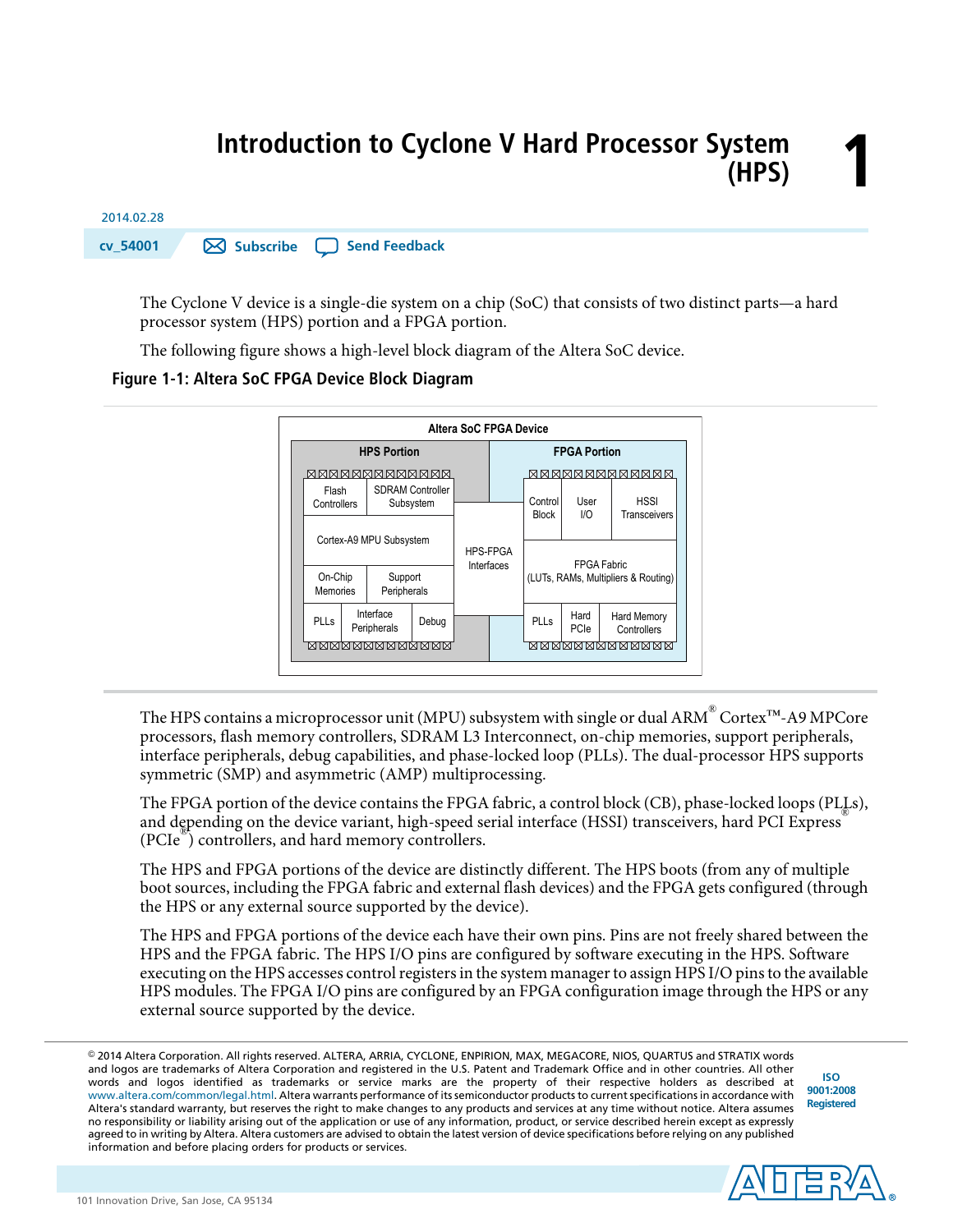# **cv\_54001 1-2 Features of the HPS 2014.02.28**

The MPU subsystem can boot from flash devices connected to the HPS pins. Or, when the FPGA portion is configured by an external source, the MPU subsystem can boot from memory available to the FPGA portion of the device.

The HPS and FPGA portions of the device have separate external power supplies and independently power on. You can power on the HPS without powering on the FPGA portion of the device. But to power on the FPGA portion, the HPS must already be on or powered on at the same time as the FPGA portion. You can also turn off the FPGA portion of the device while leaving the HPS power on.

#### **Related Information**

- **Cyclone V Device [Overview](http://www.altera.com/literature/hb/cyclone-v/cv_51001.pdf)** For information about the FPGA portion of the device, refer to Cyclone V Device Handbook.
- **Booting and [Configuration](http://www.altera.com/literature/hb/cyclone-v/cv_5400A.pdf)** For more information, refer to the *Booting and Configuration* appendix in volume 3 of the Cyclone V Device Handbook.

# **Features of the HPS**

The following list contains the main modules of the HPS:

- MPU subsystem featuring dual ARM Cortex-A9 MPCore processors
- General-purpose Direct Memory Access (DMA) controller
- Two Ethernet media access controllers (EMACs)
- Two USB 2.0 On-The-Go (OTG) controllers
- NAND flash controller
- Quad SPI flash controller
- Secure Digital (SD) / MultiMediaCard (MMC) controller
- Two serial peripheral interface (SPI) master controllers
- Two SPI slave controllers
- Four inter-integrated circuit  $(I<sup>2</sup>C)$  controllers
- 64 KB on-chip RAM
- 64 KB on-chip boot ROM
- Two UARTs
- Four timers
- Two watchdog timers
- Three general-purpose I/O (GPIO) interfaces
- Two controller area network (CAN) controllers
- ARM CoreSight™ debug components
	- Debug Access Port (DAP)
	- Trace Port Interface Unit (TPIU)
	- System Trace Macrocell (STM)
	- Program Trace Macrocell (PTM)
	- Embedded Trace Router (ETR)
	- Embedded Cross Trigger (ECT)
- System Manager
- Clock Manager
- Reset Manager

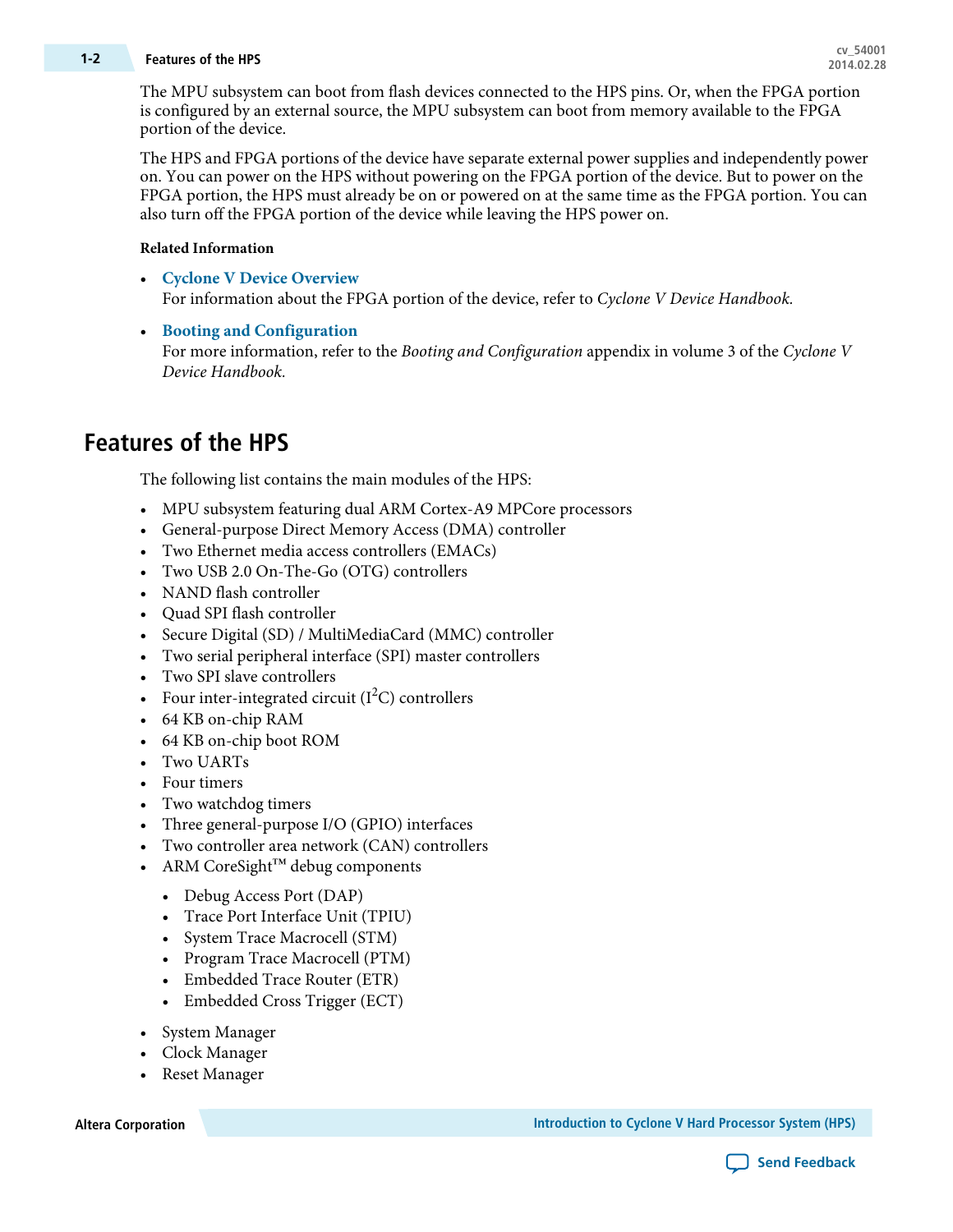- Scan manager
- FPGA manager

# **HPS Block Diagram and System Integration**

The following figure shows a block diagram of most modules in the HPS. The Debug Subsystem is not shown.

### **Figure 1-2: HPS Block Diagram**



The HPS incorporates third-party intellectual property (IP) from several vendors.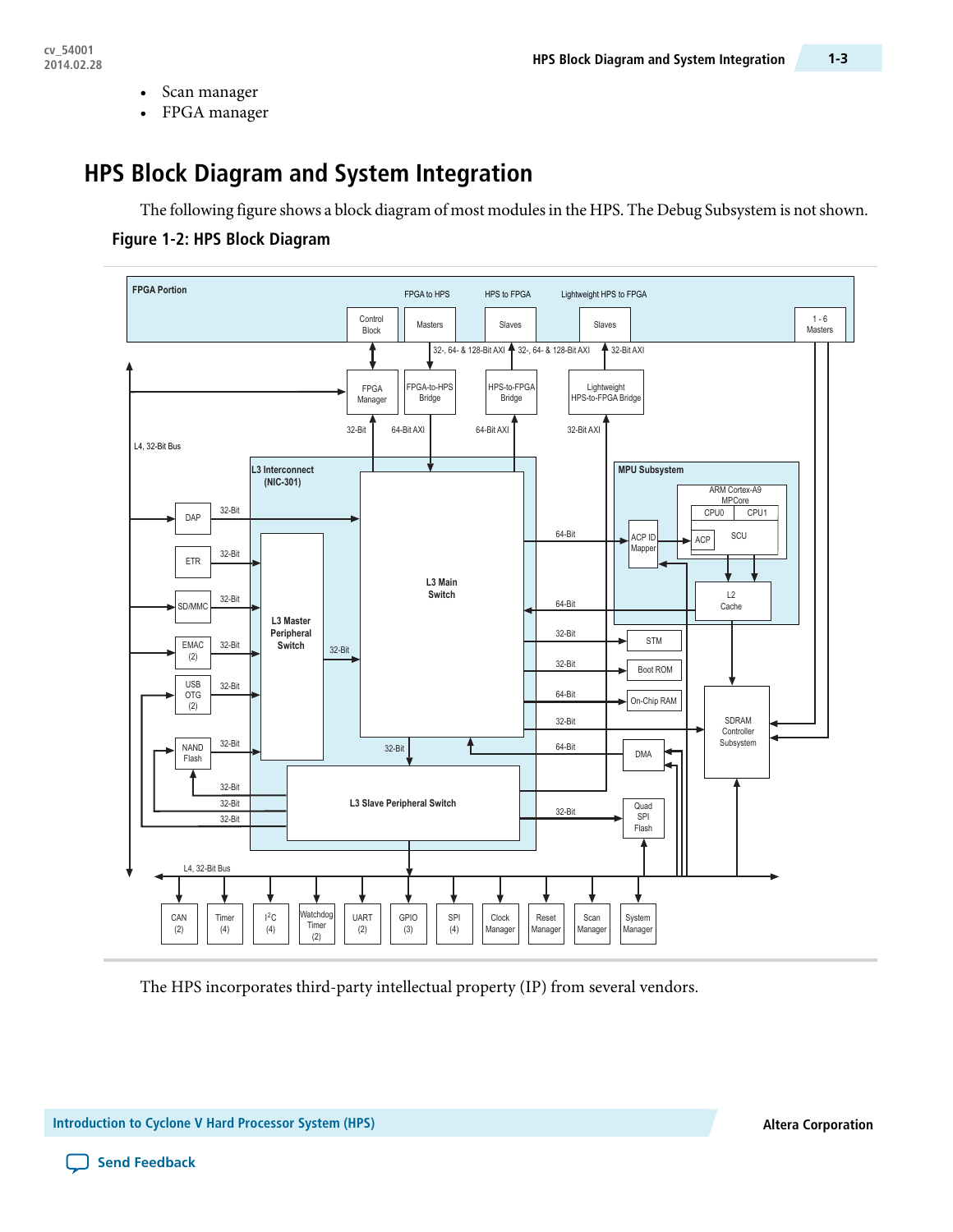# **cv\_54001 1-4 MPU Subsystem 2014.02.28**

# **MPU Subsystem**

The MPU subsystem provides the following functionality:

- ARM Cortex-A9 MPCore
	- One or two ARM Cortex-A9 processors in a cluster
	- NEON<sup>™</sup> SIMD coprocessor and VFPv3 per processor
	- Snoop Control Unit (SCU) to ensure coherency within the cluster
	- Accelerator coherency port (ACP) that accepts coherency memory access requests
	- Interrupt controller
	- One general-purpose timer and one watchdog timer per processor
	- Debug and trace features
	- 32 KB instruction and 32 KB data level 1 (L1) caches per processor
	- Memory management unit (MMU) per processor
- ARM L2-310 level 2 (L2) cache
	- Shared 512 KB L2 cache
- ACP ID mapper
- Maps the 12-bit ID from the level 3 (L3) interconnect to the 3-bit ID supported by the ACP

As shown in the HPS Block Diagram, the L2 cache has one 64-bit master port connected to the L3 interconnect, one 64 -bit master port connected directly to the SDRAM L3 Interconnect, and three ports that connect the FPGA to the SDRAM L3 Interconnect. A programmable address filter in the L2 cache controls which portions of the 32-bit physical address space use which master.

#### **Related Information**

#### **Cortex-A9 MPU [Subsystem](http://www.altera.com/literature/hb/cyclone-v/cv_54006.pdf)**

For more information, refer to the Cortex-A9 MPU Subsystem chapter in the Cyclone V Device Handbook, Volume 3.

### **Interconnect**

The interconnect consists of the L3 interconnect and level 4 (L4) buses. The L3 interconnect is one ARM NIC-301 module composed of the following switches:

The L4 buses are each connected to a master in the L3 slave peripheral switch. Each L4 bus is 32 bits wide and is connected to multiple slaves. Each L4 bus operates on a separate clock source.

#### **Related Information**

#### **[Interconnect](http://www.altera.com/literature/hb/cyclone-v/cv_54004.pdf)**

For more information, refer to the Interconnect chapter in the Cyclone V Device Handbook, Volume 3.

# **Memory Controllers**

#### **SDRAM Controller Subsystem**

The SDRAM controller subsystem is mastered by HPS masters and FPGA fabric masters.

The SDRAM controller subsystem implements the following high-level features:

- Support for double data rate 2 (DDR2), DDR3, and low-power double data rate 2 (LPDDR2) devices
- Software-configurable priority scheduling on individual SDRAM bursts

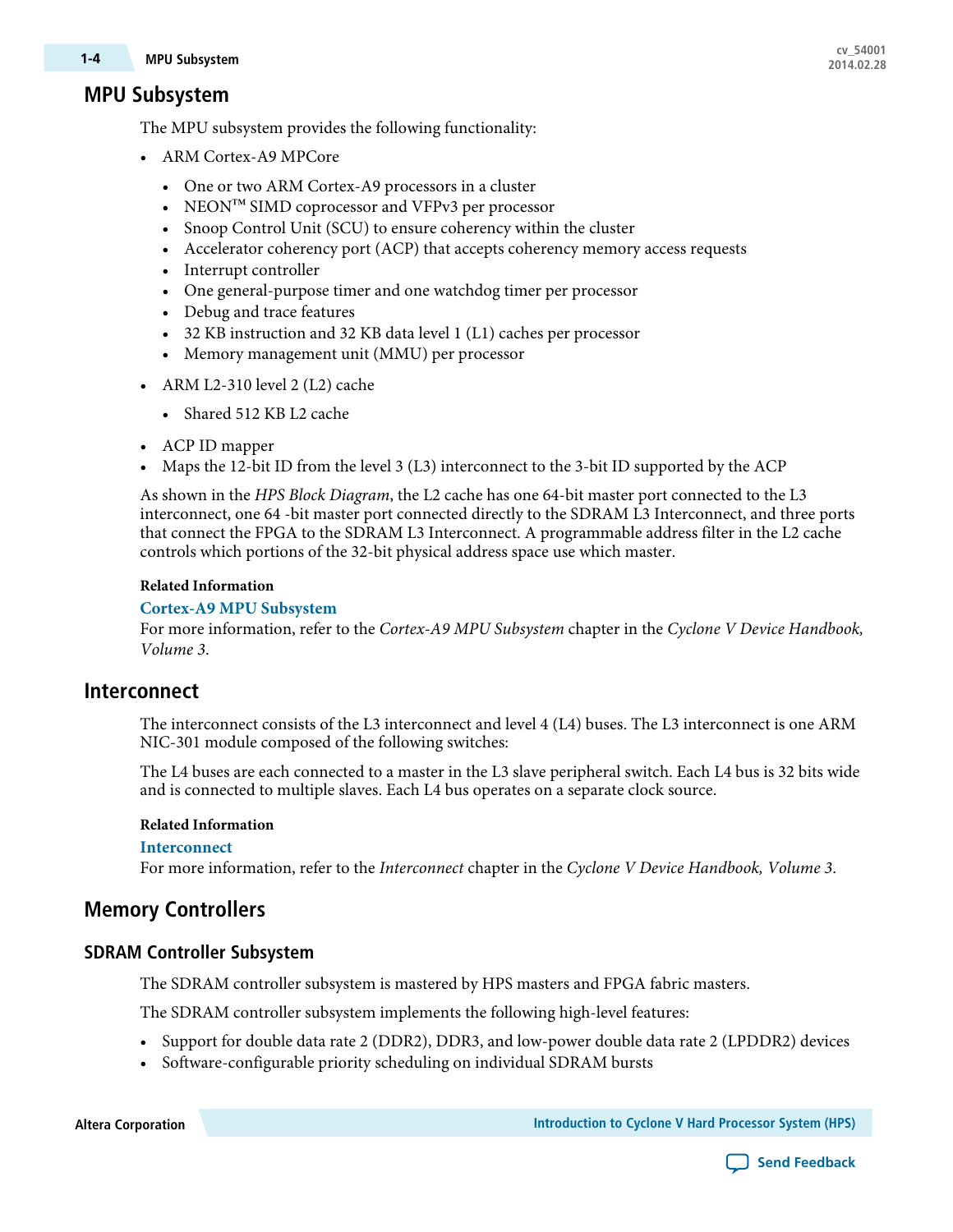- Error correction code (ECC) support, including calculation, single-bit error correction and write-back, and error counters
- Fully-programmable timing parameter support for all JEDEC-specified timing parameters
- All ports support memory protection and mutual accesses
- Support for ARM Advanced Microcontroller Bus Architecture (AMBA®) Advanced eXtensible Interface  $(AXI<sup>TM</sup>)$  quality of service  $(QoS)$  for the fabric interfaces

The SDRAM controller subsystem is composed of the SDRAM controller and the DDR PHY.

#### **Related Information**

#### **SDRAM Controller [Subsystem](http://www.altera.com/literature/hb/cyclone-v/cv_54008.pdf)**

For more information, refer to the SDRAM Controller Subsystem chapter in the Cyclone V Device Handbook, Volume 3.

#### **SDRAM Controller**

The SDRAM controller contains a multiport front end (MPFE) that accepts requests from HPS masters and from soft logic in the FPGA fabric via the FPGA-to-HPS SDRAM interface.

The SDRAM controller offers the following features:

- Up to 4 GB address range
- 8-, 16-, and 32-bit data widths
- Optional ECC support
- Low-voltage 1.35V DDR3L and 1.2V DDR3U support
- Full memory device power management support
- Two chip selects

The SDRAM controller provides the following features to maximize memory performance:

- Command reordering (look-ahead bank management)
- Data reordering (out of order transactions)
- Deficit round-robin arbitration with aging for bandwidth management
- High-priority bypass for latency sensitive traffic

#### **Related Information**

#### **SDRAM Controller [Subsystem](http://www.altera.com/literature/hb/cyclone-v/cv_54008.pdf)**

For more information, refer to the SDRAM Controller Subsystem chapter in the Cyclone V Device Handbook, Volume 3.

#### **DDR PHY**

The DDR PHY interfaces the single port memory controller to the HPS memory I/O.

#### **Related Information**

#### **SDRAM Controller [Subsystem](http://www.altera.com/literature/hb/cyclone-v/cv_54008.pdf)**

For more information, refer to the SDRAM Controller Subsystem chapter in the Cyclone V Device Handbook, Volume 3.

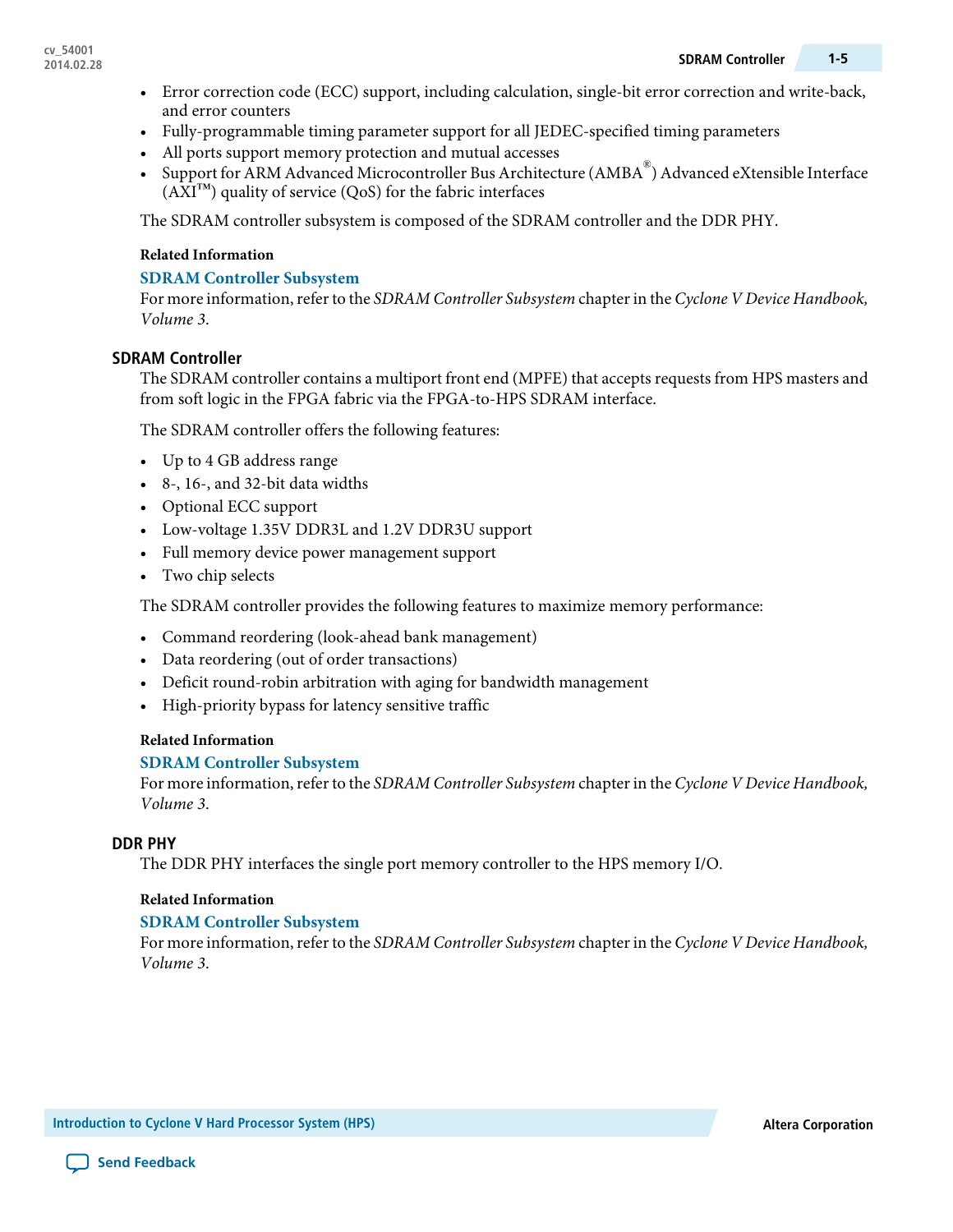### **NAND Flash Controller**

The NAND flash controller is based on the Cadence  $^\circ$  Design IP  $^\circ$  NAND Flash Memory Controller and offers the following features:

- Supports single-level cell (SLC) and multilevel cell (MLC) NAND flash devices
- Integrated descriptor-based DMA controller
- 8-bit ONFI 1.0 NAND flash devices
- Programmable page sizes of 512 bytes, 2 KB, 4 KB, and 8 KB
- Supports 32, 64, 128, 256, 384, and 512 pages per block
- Programmable hardware ECC for SLC and MLC devices
- 512-byte ECC sector size with 4-, 8-, or 16-bit correction
- 1 KB ECC sector size with 24-bit correction

#### **Related Information**

#### **NAND Flash [Controller](http://www.altera.com/literature/hb/cyclone-v/cv_54010.pdf)**

For more information, refer to the NAND Flash Controller chapter in the Cyclone V Device Handbook, Volume 3.

### **Quad SPI Flash Controller**

The quad SPI flash controller is based on Cadence Quad SPI Flash Controller and offers the following features:

- Supports SPIx1, SPIx2, or SPIx4 (quad SPI) serial NOR flash devices
- Supports direct access and indirect access modes.
- Supports single I/O, dual I/O, quad I/O instructions
- Programmable data frame size of 8, 16, or 32 bits
- Support up to four chip selects

#### **Related Information**

#### **Quad SPI Flash [Controller](http://www.altera.com/literature/hb/cyclone-v/cv_54012.pdf)**

For more information, refer to the Quad SPI Flash Controller chapter in the Cyclone V Device Handbook, Volume 3.

### **SD/MMC Controller**

The SD/MMC controller is based on Synopsys $^{{\rm \circledast}}$  DesignWare $^{{\rm \circledast}}$  Mobile Storage Host controller and offers the following features:

- Integrated descriptor-based DMA
- Supports CE-ATA digital protocol commands
- Supports single card
- Single data rate (SDR) mode only
- Programmable card width: 1-, 4-, and 8-bit
- Programmable card types: SD, SDIO, or MMC version 4.3 and 4.4 devices
- Up to 64 KB programmable block size

For an inclusive list of the programmable card types versions supported, refer to the SD/MMC **Note:** Controller chapter.

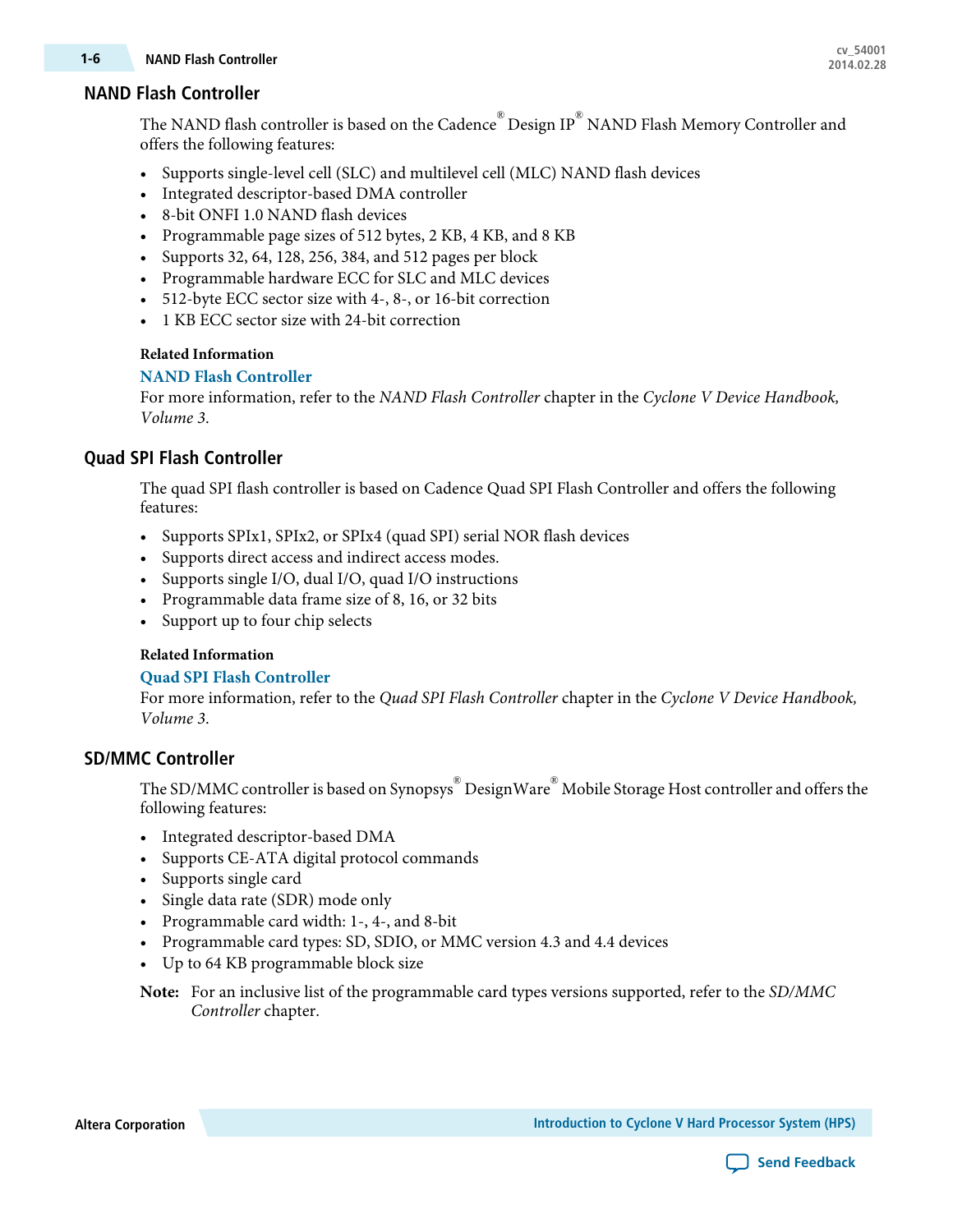#### **SD/MMC [Controller](http://www.altera.com/literature/hb/cyclone-v/cv_54011.pdf)**

For more information, refer to the SD/MMC Controller Controller chapter in the Cyclone V Device Handbook, Volume 3.

# **Support Peripherals**

### **Clock Manager**

The clock manager offers the following features:

- Manages clocks for HPS
- Supports dynamic clock tuning

#### **Related Information**

#### **Clock [Manager](http://www.altera.com/literature/hb/cyclone-v/cv_54002.pdf)**

For more information, refer to the Clock Manager chapter in the Cyclone V Device Handbook, Volume 3.

#### **Reset Manager**

The reset manager offers the following features:

• Manages resets for HPS

#### **Related Information**

#### **Reset [Manager](http://www.altera.com/literature/hb/cyclone-v/cv_54003.pdf)**

For more information, refer to the Reset Manager chapter in the Cyclone V Device Handbook, Volume 3.

#### **System Manager**

The system manager offers the following features:

- ECC monitoring and control
- Pin multiplexing
- Low-level control of peripheral features not accessible through the control and status registers (CSRs)
- Freeze controller that places I/O elements into a safe state for configuration

#### **Related Information**

#### **System [Manager](http://www.altera.com/literature/hb/cyclone-v/cv_54014.pdf)**

For more information, refer to the System Manager chapter in the Cyclone V Device Handbook, Volume 3.

#### **Scan Manager**

The scan manager offers the following features:

• Drives serial scan-chains to FPGA JTAG and HPS I/O bank configuration

#### **Related Information**

#### **Scan [Manager](http://www.altera.com/literature/hb/cyclone-v/cv_54015.pdf)**

For more information, refer to the Scan Manager chapter in the Cyclone V Device Handbook, Volume 3.

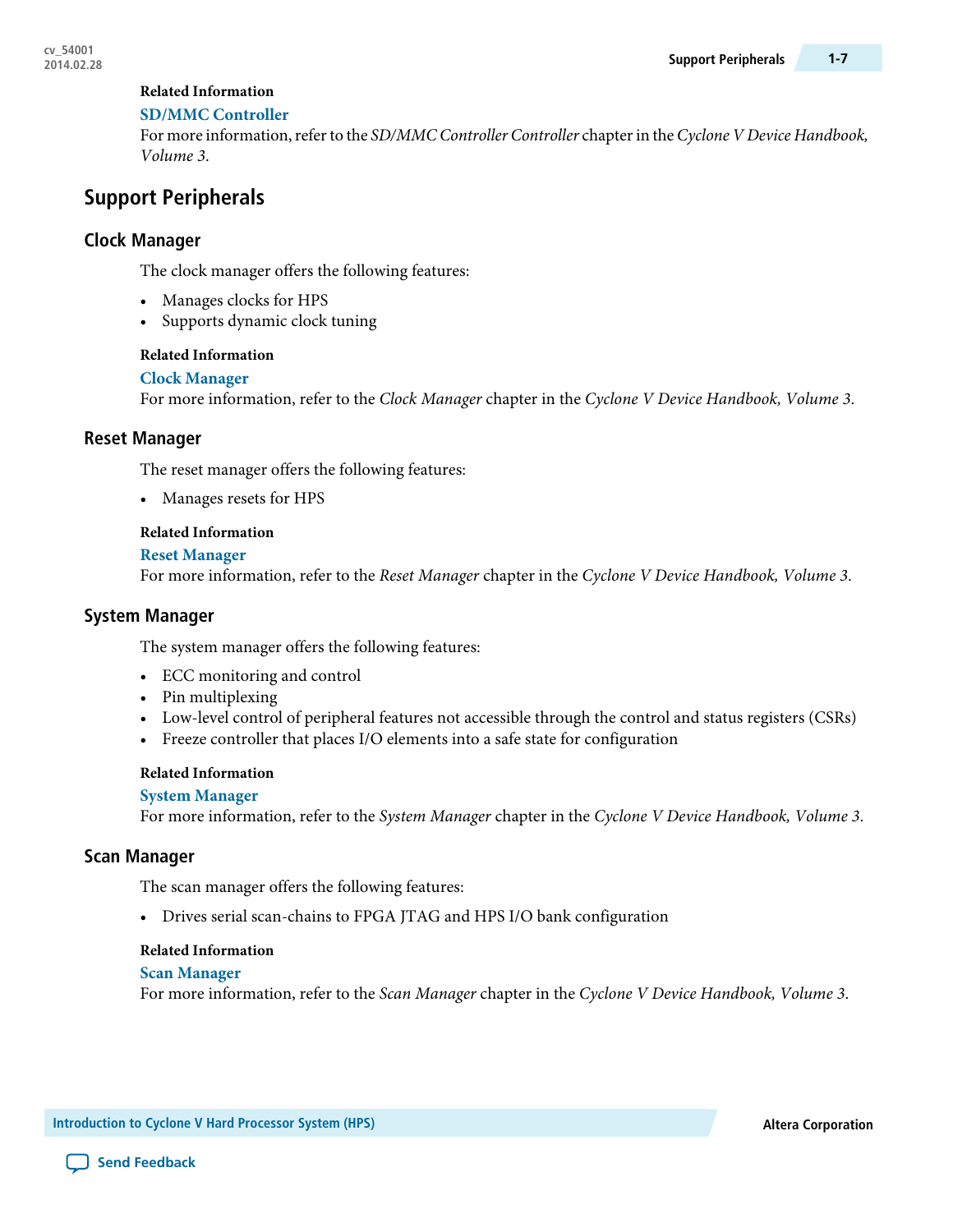# **cv\_54001 1-8 Timers 2014.02.28**

#### **Timers**

The four timers are based on the Synopsys DesignWare APB Timers peripheral and offer the following features:

- 32-bit timer resolution
- Free-running timer mode
- Programmable time-out period up to approximately 86 seconds (assuming a 50 MHz input clock frequency)
- Interrupt generation

#### **Related Information**

#### **[Timer](http://www.altera.com/literature/hb/cyclone-v/cv_54023.pdf)**

For more information, refer to the Timer chapter in the Cyclone V Device Handbook, Volume 3.

### **Watchdog Timers**

The two watchdog timers are based on the Synopsys DesignWare APB Watchdog Timer peripheral and offer the following features:

- 32-bit timer resolution
- Interrupt request
- Reset request
- Programmable time-out period up to approximately 86 seconds (assuming a 50 MHz input clock frequency)

#### **Related Information**

#### **[Watchdog](http://www.altera.com/literature/hb/cyclone-v/cv_54024.pdf) Timer**

For more information, refer to the Watchdog Timer chapter in the Cyclone V Device Handbook, Volume 3.

#### **DMA Controller**

The DMA controller provides high-bandwidth data transfers for modules without integrated DMA controllers. The DMA controller is based on the ARM Corelink™ DMA Controller (DMA-330) and offers the following features:

- Microcoded to support flexible transfer types
- Supports up to eight channels
- Supports flow control with 31 peripherals handshake interfaces

#### **Related Information**

#### **DMA [Controller](http://www.altera.com/literature/hb/cyclone-v/cv_54016.pdf)**

For more information, refer to the DMA Controller chapter in the Cyclone V Device Handbook, Volume 3.

#### **FPGA Manager**

The FPGA manager offers the following features:

- Manages configuration of the FPGA portion of the device
- 32-bit fast passive parallel configuration interface to the FPGA CSS block
- Partial reconfiguration
- Compressed FPGA configuration images
- Advanced Encryption Standard (AES) encrypted FPGA configuration images
- Monitors configuration-related signals in FPGA

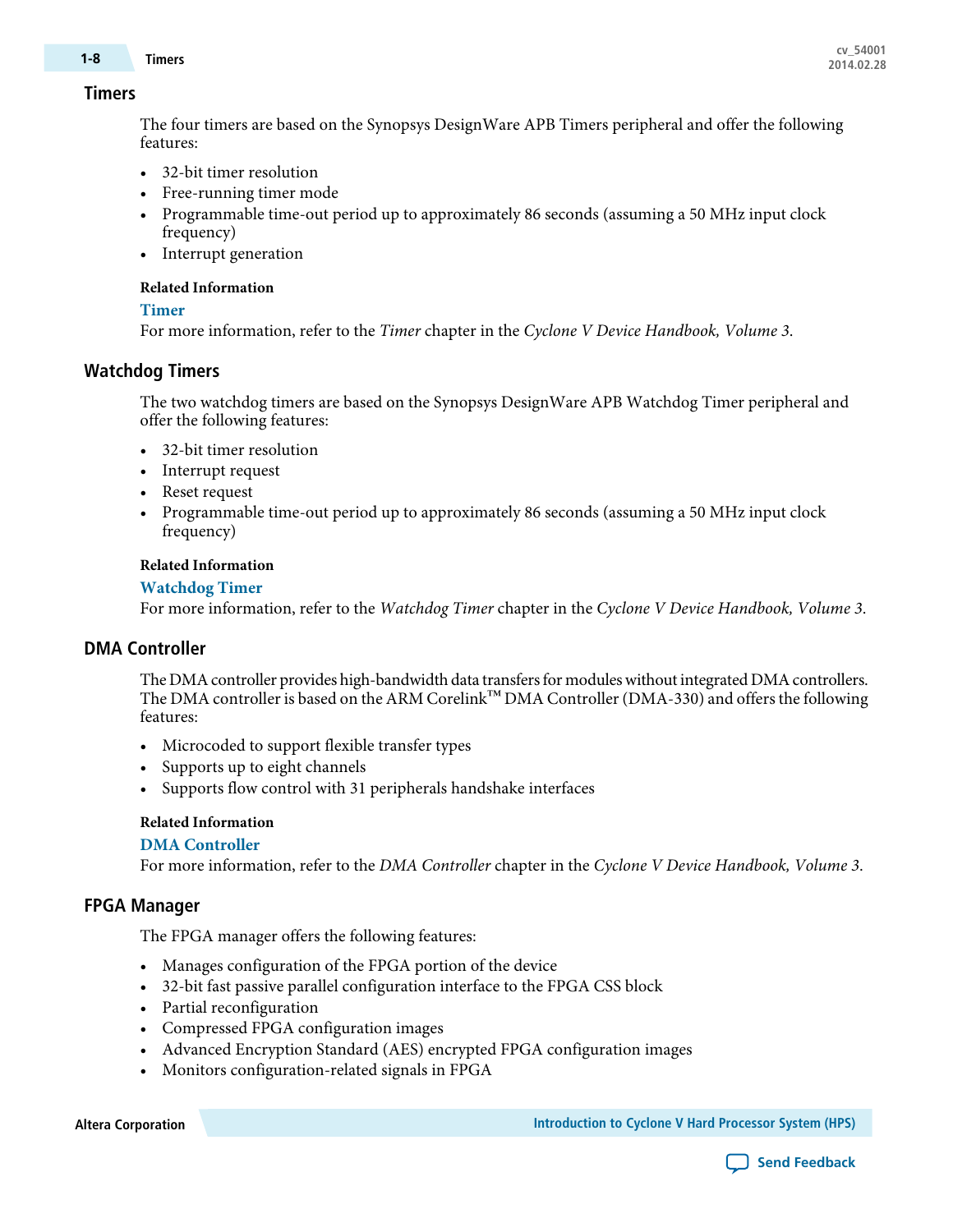• Provides 32 general-purpose inputs and 32 general-purpose outputs to the FPGA fabric

#### **Related Information**

#### **FPGA [Manager](http://www.altera.com/literature/hb/cyclone-v/cv_54013.pdf)**

For more information, refer to the FPGA Manager chapter in the Cyclone V Device Handbook, Volume 3.

# **Interface Peripherals**

### **EMACs**

The two EMACs are based on the Synopsys DesignWare 3504-0 Universal 10/100/1000 Ethernet MAC and offer the following features:

- Supports 10, 100, and 1000 Mbps standard
- Supports RGMII external PHY interface
- Integrated DMA controller

#### **Related Information**

#### **Ethernet Media Access [Controller](http://www.altera.com/literature/hb/cyclone-v/cv_54017.pdf)**

For more information, refer to the Ethernet Media Access Controller chapter in the Cyclone V Device Handbook, Volume 3.

### **USB Controllers**

The two USB 2.0 On-The-Go (OTG) controllers are based on the Synopsys DesignWare Cores USB 2.0 Hi-Speed On-The-Go controller and offer the following features:

- Supports USB 2.0 host and device operation
- Dual-role device (device and host functions)
- High-speed (480 Mbps)
- Full-speed (12 Mbps)
- Low-speed (1.5 Mbps)
- Supports USB 1.1 (full-speed & low-speed)
- Integrated descriptor-based scatter-gather DMA (SGDMA)
- Support for external ULPI PHY
- Up to 16 bidirectional endpoints, including control endpoint
- Up to 16 host channels
- Supports generic root hub
- Automatic ping capability
- Configurable to OTG 1.3 and OTG 2.0 modes

#### **Related Information**

#### **USB 2.0 OTG [Controller](http://www.altera.com/literature/hb/cyclone-v/cv_54018.pdf)**

For more information, refer to the USB 2.0 OTG Controller chapter in the Cyclone V Device Handbook, Volume 3.

# **I 2 C Controllers**

The four I $^2\rm C$  controllers are based on Synopsys DesignWare APB I $^2\rm C$  controller and offer the following features:

• Two controllers support  $I^2C$  management interfaces for the EMAC controllers which are for Ethernet control

**Introduction to Cyclone V Hard Processor System (HPS) Altera Corporation**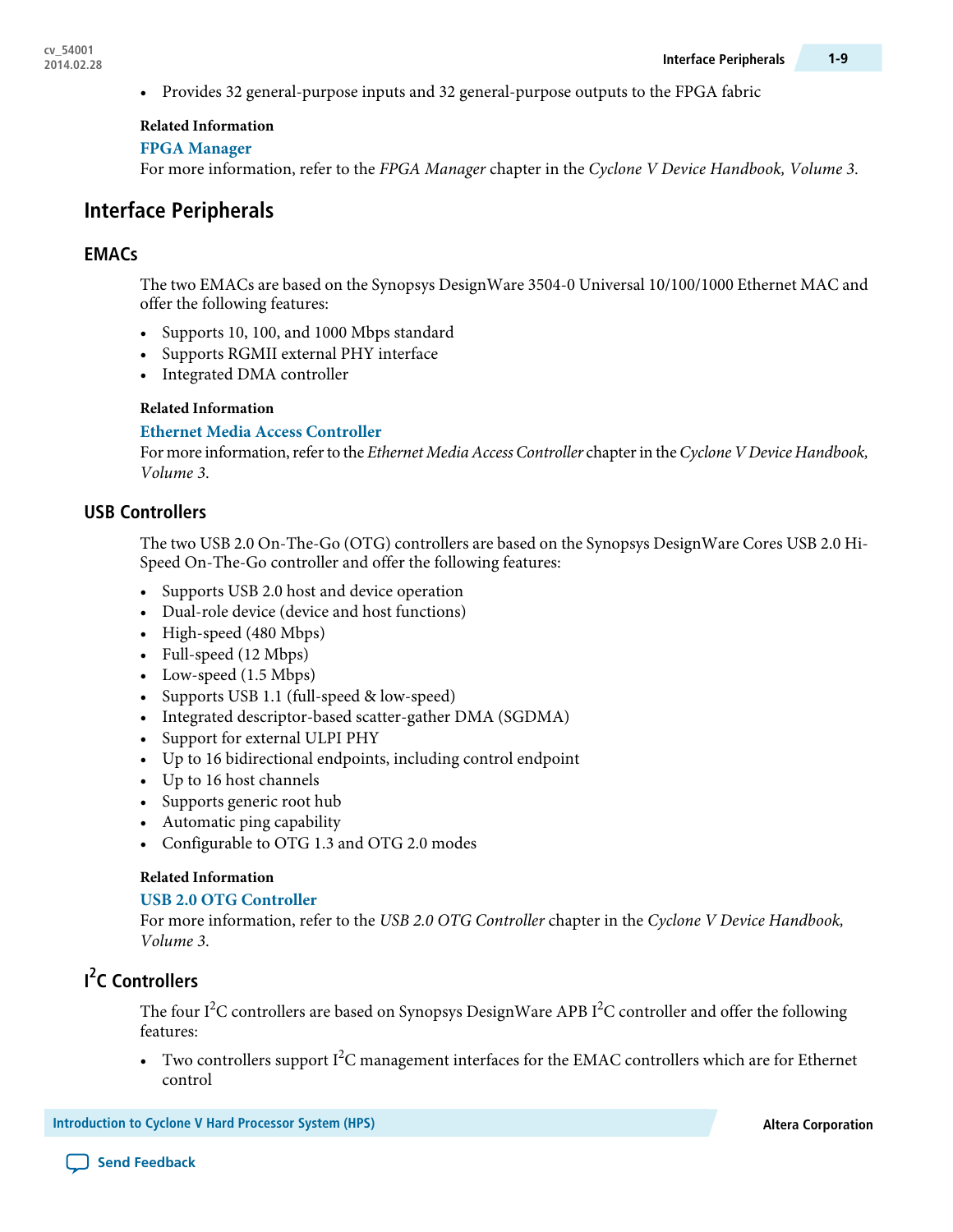- Support both 100 KBps and 400 KBps modes
- Support both 7-bit and 10-bit addressing modes
- No support for mixed-address mode
- Support master and slave operating mode
- Direct access for host processor
- DMA controller may be used for large transfers

# **I <sup>2</sup>C [Controller](http://www.altera.com/literature/hb/cyclone-v/cv_54020.pdf)**

For more information, refer to the I<sup>2</sup>C Controller chapter in the Cyclone V Device Handbook, Volume 3.

# **UARTs**

The two UART modules are based on Synopsys DesignWare APB Universal Asynchronous Receiver/Transmitter (DW\_apb\_uart) peripheral and offer the following features:

- 16550 compatible UART
- Supports the auto flow control as specified in 16750 specification
- Supports IrDA 1.0 SIR mode
- Programmable baud rate up to 115.2 Kbps
- Direct access for host processor
- DMA controller may be used for large transfers

# **Related Information**

# **UART [Controller](http://www.altera.com/literature/hb/cyclone-v/cv_54021.pdf)**

For more information, refer to the UART Controller chapter in the Cyclone V Device Handbook, Volume 3.

# **CAN Controllers**

The two CAN controllers are based on the Bosch $^\circ$  D\_CAN controller and offer the following features:

- Compliant with CAN protocol specification 2.0 part A & B
- Programmable communication rate up to 1 Mbps
- Holds up to 128 messages
- Supports 11-bit standard and 29-bit extended identifiers
- Programmable interrupt scheme
- Direct access for host processor
- DMA controller may be used for large transfers
- Available on certain device variants only

# **Related Information**

# **Can [Controller](http://www.altera.com/literature/hb/cyclone-v/cv_54025.pdf)**

For more information, refer to the Can Controller chapter in the Cyclone V Device Handbook, Volume 3.

# **SPI Master Controllers**

The two SPI master controllers are based on Synopsys DesignWare Synchronous Serial Interface (SSI) controller and offer the following features:

- Programmable data frame size from 4 to 16 bits
- Supports full and half duplex
- Supports up to two chip selects
- Direct access for host processor

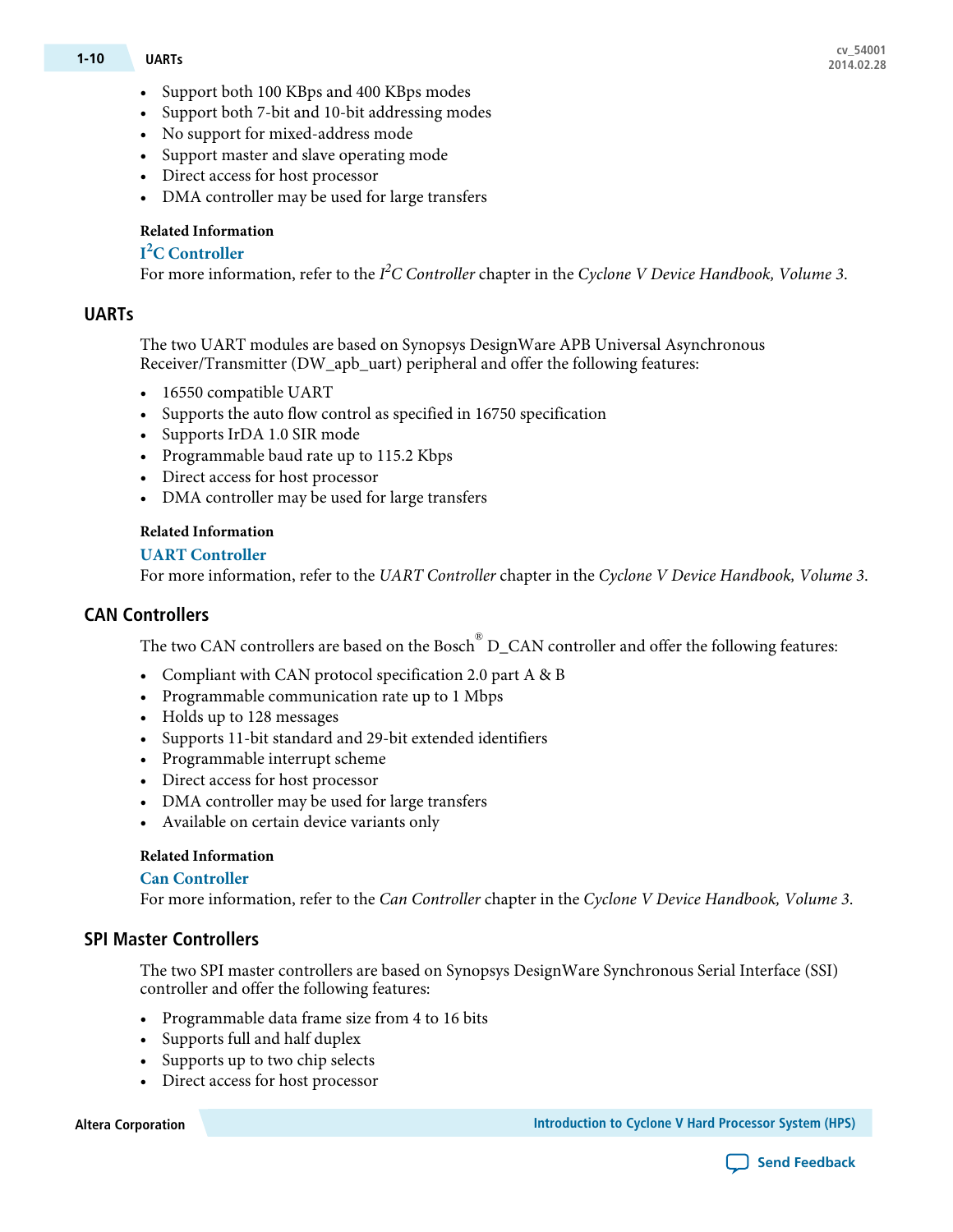• DMA controller may be used for large transfers

#### **Related Information**

#### **SPI [Controller](http://www.altera.com/literature/hb/cyclone-v/cv_54019.pdf)**

For more information, refer to the SPI Controller chapter in the Cyclone V Device Handbook, Volume 3.

#### **SPI Slave Controllers**

The two SPI slave controllers are based on Synopsys DesignWare Synchronous Serial Interface (SSI) controller and offer the following features:

- Programmable data frame size from 4 to 16 bits
- Supports full and half duplex
- Direct access for host processor
- DMA controller may be used for large transfers

#### **Related Information**

#### **SPI [Controller](http://www.altera.com/literature/hb/cyclone-v/cv_54019.pdf)**

For more information, refer to the SPI Controller chapter in the Cyclone V Device Handbook, Volume 3.

#### **GPIO Interfaces**

The three GPIO interfaces are based on Synopsys DesignWare APB General Purpose Programming I/O peripheral and offer the following features:

- Supports digital de-bounce
- Configurable interrupt mode
- Supports up to 71 I/O pins and 14 input-only pins, based on device variant

#### **Related Information**

#### **General Purpose I/O [Interface](http://www.altera.com/literature/hb/cyclone-v/cv_54022.pdf)**

For more information, refer to the General Purpose I/O Interface chapter in the Cyclone V Device Handbook, Volume 3.

# **On-Chip Memory**

#### **On-Chip RAM**

The on-chip RAM offers the following features:

- 64 KB size
- 64-bit slave interface
- High performance for all burst lengths

#### **Related Information**

#### **[On-Chip](http://www.altera.com/literature/hb/cyclone-v/cv_54009.pdf) Memory**

For more information, refer to the On-Chip Memory chapter in the Cyclone V Device Handbook, Volume 3.

#### **Boot ROM**

The boot ROM offers the following features:

- 64 KB size
- Contains the code required to support HPS boot from cold or warm reset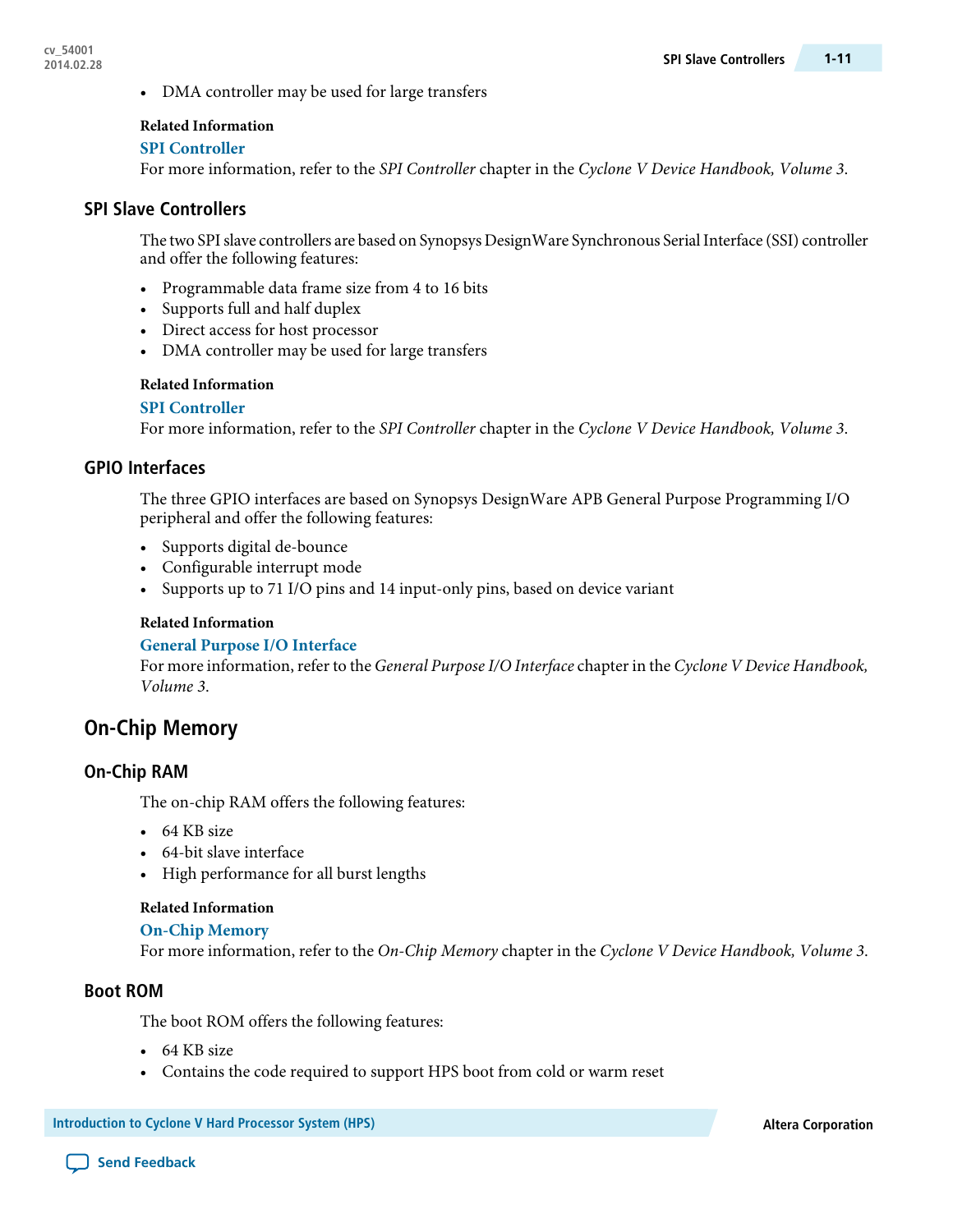• Used exclusively for booting the HPS

### **Related Information**

#### **[On-Chip](http://www.altera.com/literature/hb/cyclone-v/cv_54009.pdf) Memory**

For more information, refer to the On-Chip Memory chapter in the Cyclone V Device Handbook, Volume 3.

# **Endian Support**

The HPS is natively a little-endian system. All HPS slaves are little-endian.

The processors masters are software configurable to interpret data as little-endian or big-endian, byteinvariant (BE8). All other masters, including the USB interface, are little-endian.

The FPGA-to-HPS, HPS-to-FPGA, FPGA-to-SDRAM, and lightweight HPS-to-FPGA interfaces are littleendian.

If a processor is set to BE8 mode, software must convert endianness for accesses to peripherals and DMA linked lists in memory.

The ARM Cortex-A9 MPU supports a single instruction to change the endianness of the processor and provides the REV and REV16 instructions to swap the endianness of bytes or half-words respectively. The MMU page tables are software configurable to be organized as little-endian or BE8.

The ARM DMA controller is software configurable to perform byte lane swapping during a transfer.

# **HPS-FPGA Interfaces**

The HPS-FPGA interfaces provide a variety of communication channels between the HPS and the FPGA fabric. The HPS is highly integrated with the FPGA fabric, resulting in thousands of connecting signals. The HPS-FPGA interfaces include:

- FPGA-to-HPS bridge—a high-performance AXI bus with a configurable data width of 32, 64, and 128 bits, allowing the FPGA fabric to master transactions to the slaves in the HPS. This interface allows the FPGA fabric to have full visibility into the HPS address space. This interface also provides access to the coherent memory interface. For information about the coherent memory interface, refer to the Cortex A9 MPU System chapter in volume 3 of the Cyclone V Device Handbook.
- HPS-to-FPGA bridge—a high-performance AXI interface with a configurable data width of 32, 64, and 128 bits, allowing the HPS to master transactions to slaves in the FPGA fabric.
- Lightweight HPS-to-FPGA bridge—an AXI interface with a 32-bit fixed data width, allowing the HPS to master transactions to slaves in the FPGA fabric.
- FPGA-to-HPS interface—a configurable interface to the SDRAM schedulerin the SDRAM L3 interconnect. You can configure the following parameters:
	- AXI-3 or Avalon<sup>®</sup> Memory-Mapped (Avalon-MM)protocol
	- Up to six ports
	- 32-, 64-, 128-, or 256-bit data width of each port
- FPGA clocks and resets—provide flexible clocks to and from the HPS.
- HPS-to-FPGA JTAG—allows the HPS to master the FPGA JTAG chain.
- TPIU trace—sends trace data created in the HPS to the FPGA fabric.
- FPGA System Trace Macrocell (STM) events—an interface that allows the FPGA fabric to send hardware events stored in the HPS trace using STM.

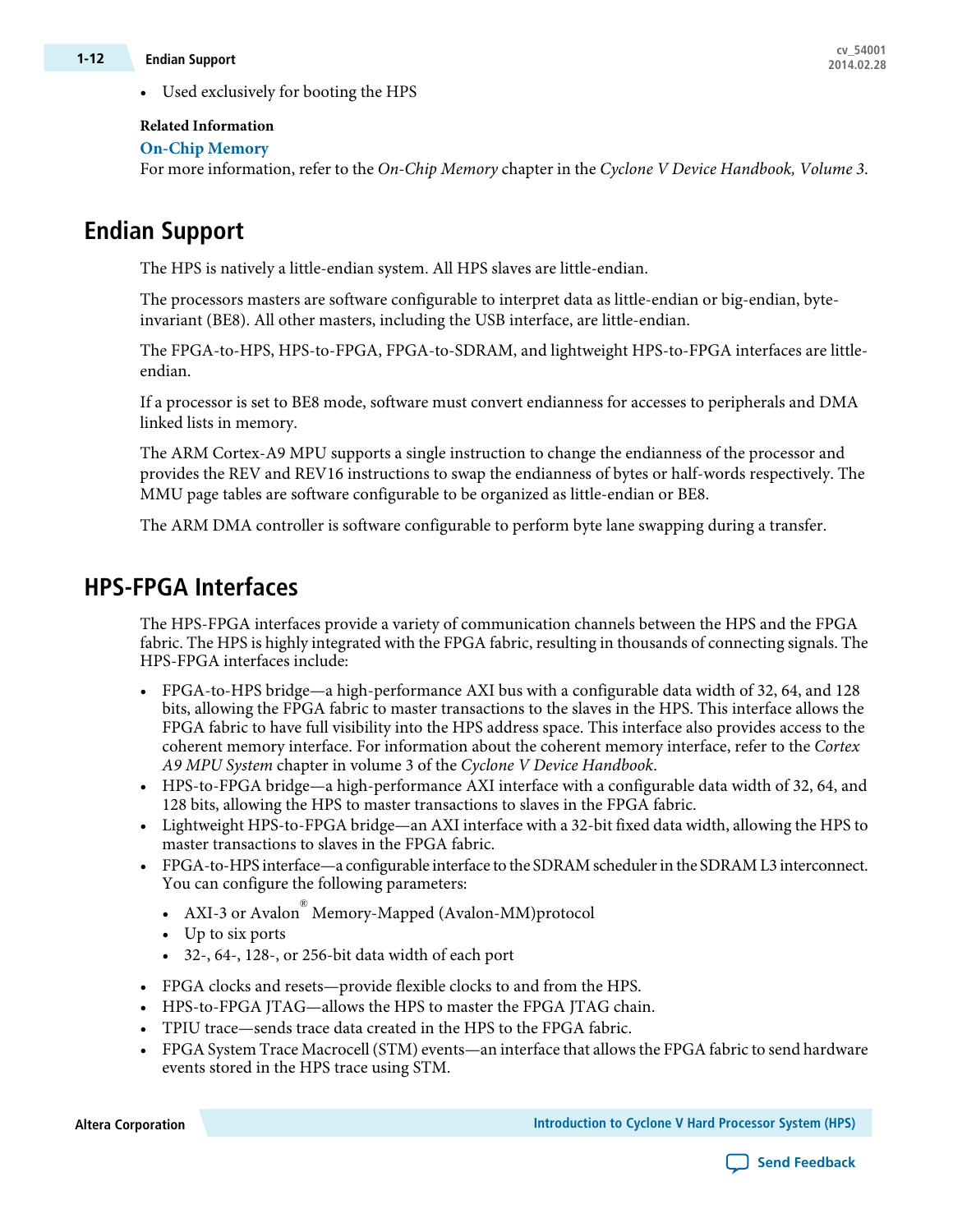- FPGA cross-trigger—an interface that allows triggers to and from the CoreSight trigger system.
- DMA peripheral interface—multiple peripheral-request channels.
- FPGA manager interface—signals that communicate with FPGA fabric for boot and configuration.
- Interrupts—allow soft IP to supply interrupts directly to the MPU interrupt controller.
- MPU standby and events—signals that notify the FPGA fabric that the MPU is in standby mode and signals that wake up Cortex-A9 processors from a wait for event (WFE) state.
- HPS debug interface an interface that allows HPS debug control domain (Debug APB) to extend into FPGA

#### **Cortex-A9 [Microprocessor](http://www.altera.com/literature/hb/cyclone-v/cv_54006.pdf) Unit Subsystem**

For information about the coherent memory interface, refer to the Cortex-A9 Microprocessor Unit Subsystem chapter in the Cyclone V Device Handbook, Volume 3.

# **HPS Address Map**

The address map specifies the addresses of slaves, such as memory and peripherals, as viewed by the MPU and other masters. The HPS has multiple address spaces, defined in the following section.

# **HPS Address Spaces**

The following table shows the HPS address spaces and their sizes.

#### **Table 1-1: HPS Address Spaces**

| <b>Name</b>  | <b>Description</b>          | <b>Size</b> |
|--------------|-----------------------------|-------------|
| <b>MPU</b>   | MPU subsystem               | 4 GB        |
| L3           | L <sub>3</sub> interconnect | 4 GB        |
| <b>SDRAM</b> | SDRAM controller subsystem  | 4 GB        |

Address spaces are divided into one or more nonoverlapping contiguous regions. For example, the MPU address space has the peripheral, FPGA slaves, SDRAM window, and boot regions.

The following figure shows the relationships between the HPS address spaces. The figure is not to scale.

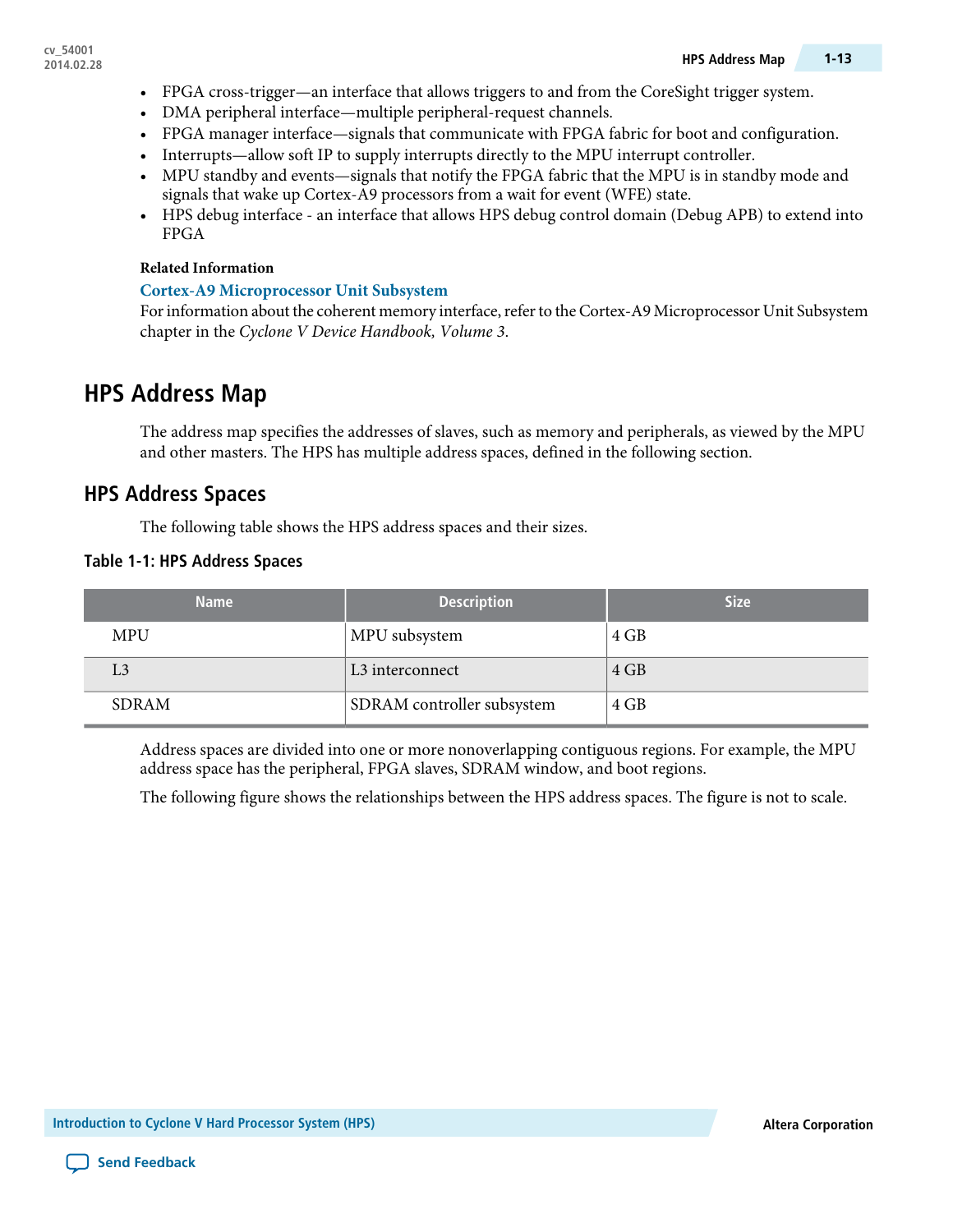#### **Figure 1-3: HPS Address Space Relationships**



The window regions provide access to other address spaces. The thin black arrows indicate which address space is accessed by a window region (arrows point to accessed address space). For example, accesses to the ACP window in the L3 address space map to a 1 GB region of the MPU address space.

The SDRAM window in the MPU address space can grow and shrink at the top and bottom (short, blue vertical arrows) at the expense of the FPGA slaves and boot regions. For specific details, refer to "MPU Address Space".

The ACP window can be mapped to any 1 GB region in the MPU address space (blue vertical bidirectional arrow), on gigabyte-aligned boundaries.

The following table shows the base address and size of each region that is common to the L3 and MPU address spaces.

#### **Table 1-2: Common Address Space Regions**

| <b>Identifier</b>           | <b>Region Name</b>      | <b>Base Address</b> | <b>Size</b> |
|-----------------------------|-------------------------|---------------------|-------------|
| <b>FPGASLAVES</b>           | FPGA slaves             | 0xC0000000          | 960 MB      |
| PERIPH                      | Peripheral              | 0xFC000000          | 64 MB       |
| LWFPGASLAVES <sup>(1)</sup> | Lightweight FPGA slaves | 0xFF200000          | 2 MB        |

### **Related Information MPU [Address](#page-14-0) Space** on page 1-15 For specific details, refer to the "MPU Address Space" section.



 $\,^{(1)}$  This space is part of the "PERIPH" space.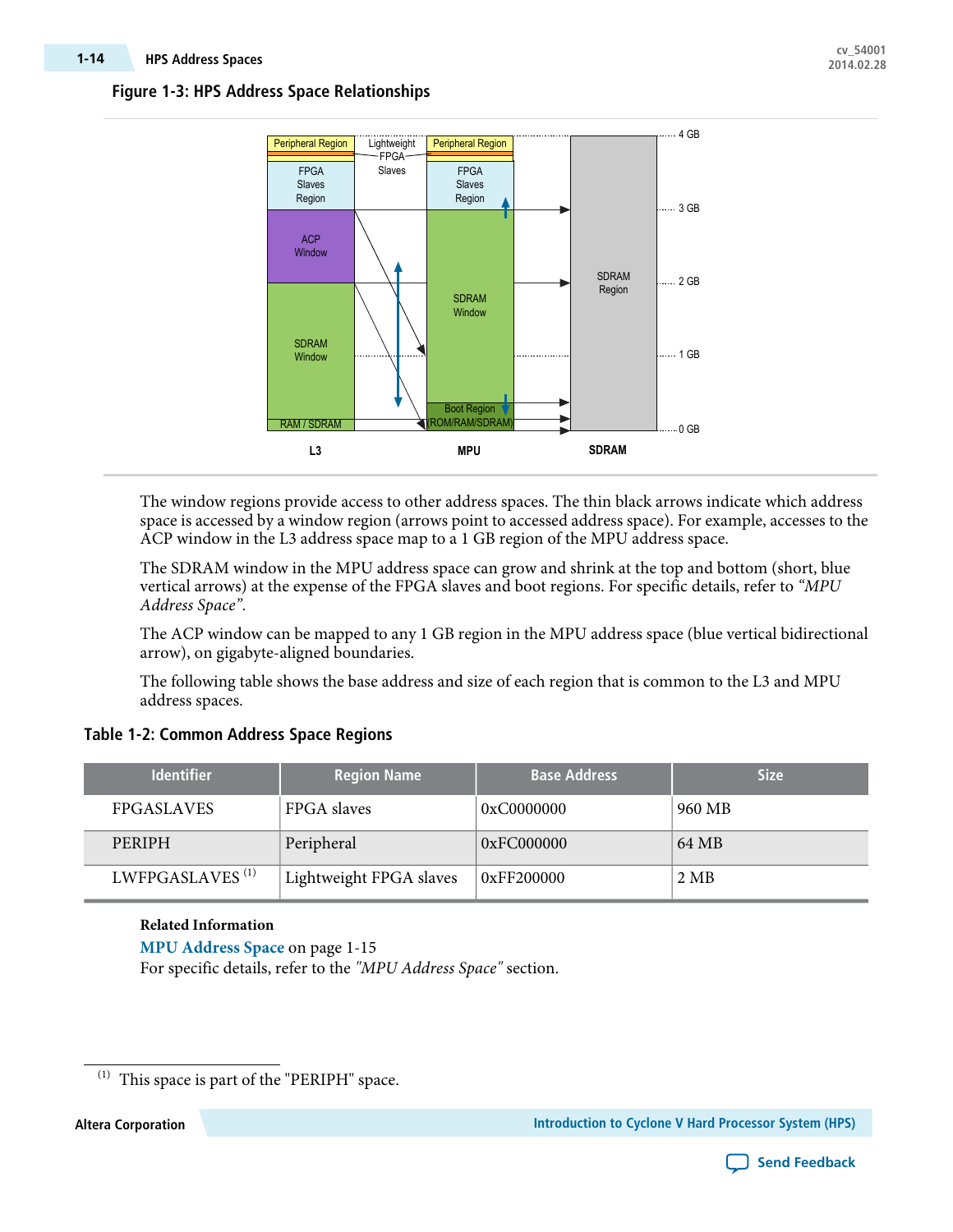### **SDRAM Address Space**

The SDRAM address space is up to 4 GB. The entire address space can be accessed through the FPGA-to-HPS SDRAM interface from the FPGA fabric. The total amount of SDRAM addressable from the other address spaces varies.

#### **Related Information**

- **MPU [Address](#page-14-0) Space** on page 1-15 For specific details, refer to the "MPU Address Space" section.
- **L3 [Address](#page-15-0) Space** on page 1-16 For specific details, refer to the "L3 Address Space" section.

#### <span id="page-14-0"></span>**MPU Address Space**

The MPU address space is 4 GB and applies to addresses generated inside the MPU.

The MPU address space contains the following regions:

- The SDRAM window region provides accessto a large, configurable portion of the 4 GB SDRAM address space.
- The MPU L2 cache controller contains a master connected to the L3 interconnect and a master connected to the SDRAM.
- The address filtering start and end registers in the L2 cache controller define the SDRAM window boundaries.
	- The boundaries are megabyte-aligned.
	- Addresses within the boundaries route to the SDRAM master.
	- Addresses outside the boundaries route to the L3 interconnect master.

As shown in the HPS Address Space Relationship diagram, the reset values of the SDRAM window boundaries are shown. By default, processor accesses to locations between 0x100000 (1 MB) to 0xC0000000 (3 GB) are made to the SDRAM controller, accesses to all other locations are made to the L3 interconnect. Addresses in the SDRAM window match addressesin the SDRAM addressspace. Thus, the lowest 1 MB of the SDRAM is not visible to the MPU unless the L2 address filter start register is set to 0. For more information about L2 address filtering, refer to the Cortex A9 MPU System chapter in volume 3 of the Cyclone*®* V Device Overview.

The boot region is 1 MB starting at address 0x0 and is visible to the MPU only when the L2 address filter start register is set to 0x100000. The L3 interconnect Global Programmers View (GPV) remap control register determines if the boot region is mapped to the on-chip RAM or the boot ROM. For information about the L3 GPV remap control register bits, refer to the Interconnect chapter in volume 3 of the Cyclone*®* V Device Overview.

The boot region is mapped to the boot ROM on reset. Only the lowest 64 KB of the boot region are legal addresses because the on-chip RAM and boot ROM are only 64 KB.

- When the L2 address filter start register is set to 0, SDRAM obscures access to the boot region. This technique can be used to gain access to the lowest SDRAM addresses after booting completes.
- The FPGA slaves region provides access to 960 MB of slaves in the FPGA fabric through the HPS-to-FPGA bridge. If the top of the SDRAM window increases in the MPU address space (by writing to the L2 address filter end register), the lower portion of the FPGA slaves region is obscured from the MPU subsystem.

**Introduction to Cyclone V Hard Processor System (HPS) Altera Corporation**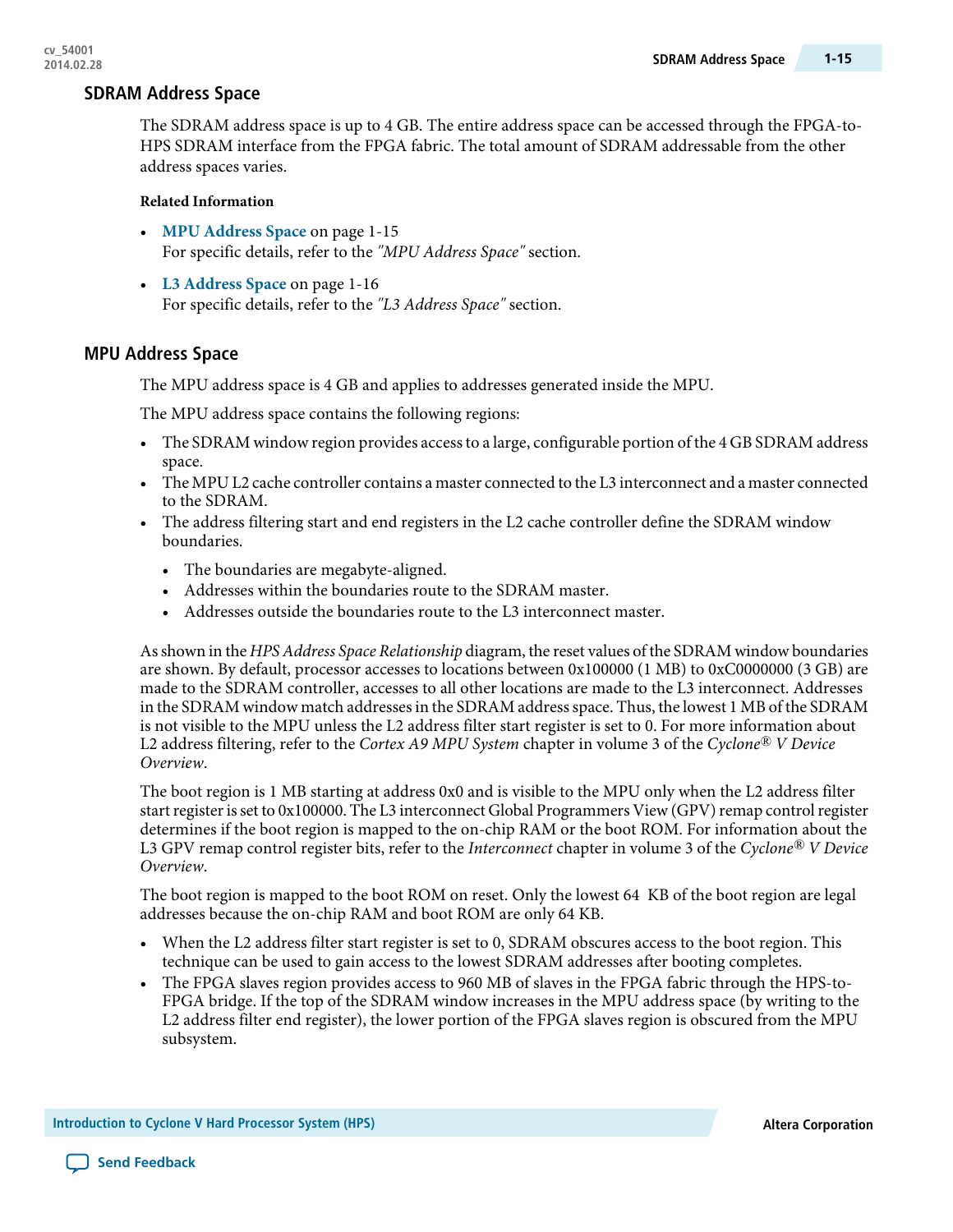# **cv\_54001 1-16 L3 Address Space 2014.02.28**

• The peripheral region contains 64 MB at the top of the address space. The peripheral region includes all slaves connected to the L3 interconnect, L4 buses, and internally-decoded MPU registers (SCU and L2). The boot ROM and on-chip RAM are always mapped into the peripheral region (independent of the boot region contents). The lightweight FPGA slaves are also mapped in the peripheral region and provide access to 2 MB of slaves in the FPGA fabric through the lightweight HPS-to-FPGA bridge.

### **Table 1-3: MPU Default Address Space Regions**

| <b>Identifier</b> | <b>Region Name</b>  | <b>Base Address</b> | Size    |
|-------------------|---------------------|---------------------|---------|
| <b>MPUBOOT</b>    | Boot region         | 0x00000000          | 1 MB    |
| <b>MPUSDRAM</b>   | <b>SDRAM</b> window | 0x00100000          | 3071 MB |

#### **Related Information**

#### • **[Interconnect](http://www.altera.com/literature/hb/cyclone-v/cv_54004.pdf)**

For information about the L3 GPV remap control register bits, refer to the Interconnect chapter in the Cyclone V Device Handbook, Volume 3.

• **Cortex-A9 [Microprocessor](http://www.altera.com/literature/hb/cyclone-v/cv_54006.pdf) Unit Subsystem**

For information about L2 address filtering, refer to the Cortex-A9 Microprocessor Unit Subsystem chapter in the Cyclone V Device Handbook, Volume 3.

### <span id="page-15-0"></span>**L3 Address Space**

The L3 address space is 4 GB and applies to all L3 masters except the MPU subsystem.

The L3 address space configurations contain the following regions:

- The peripheral region is the same as the peripheral region in the MPU address space except that the boot ROM and internal MPU registers (SCU and L2) are not accessible.
- The FPGA slaves region provides access to 960 MB of slaves in the FPGA fabric through the HPS-to-FPGA bridge.
- The SDRAM window region is 2 GB and provides access to the bottom 2 GB of the SDRAM address space. The L3 interconnect GPV remap register, which is in System Manager determines if the 64 KB starting at address 0x0 is mapped to the on-chip RAM orthe SDRAM. The SDRAM is mapped to address 0x0 on reset. For information about the L3 GPV remap control register bits, refer to the Interconnectchapter in volume 3 of the Cyclone*®* V Device Handbook.
- The ACP window region is 1 GB and provides access to a configurable gigabyte-aligned region of the MPU address space. Registers in the ACP ID mapper control which gigabyte-aligned region of the MPU address space is accessed by the ACP window region. The ACP window region is used by L3 masters to perform coherent accesses into the MPU address space. For more information about the ACP ID mapper, refer to the Cortex A9 MPU System chapter in volume 3 of the Cyclone*®* V Device Handbook.

#### **Table 1-4: L3 Address Space Regions**

| <b>Identifier</b> | <b>Region Name</b>                             | <b>Base Address</b> | <b>Size</b> |
|-------------------|------------------------------------------------|---------------------|-------------|
| L3SDRAM           | <b>SDRAM</b><br>window                         | 0x00000000          | 2 GB        |
| L3LOWOCRAM        | On-chip RAM $\vert$ 0x00000000<br>when present |                     | 64 KB       |

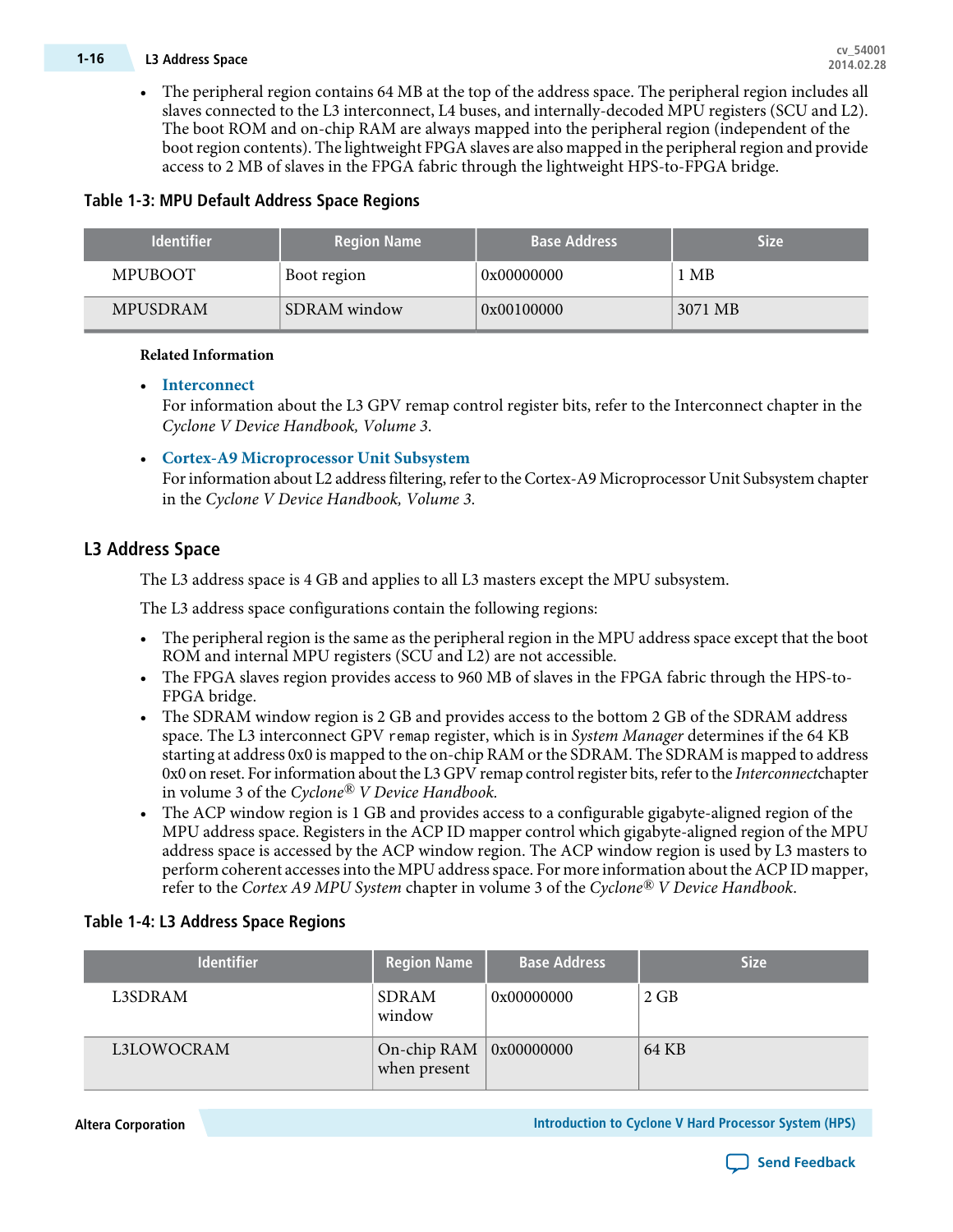| <b>Identifier</b> | <b>Region Name</b> | <b>Base Address</b> | <b>Size</b> |
|-------------------|--------------------|---------------------|-------------|
| ACP               | ACP window         | 0x80000000          | 1 GB        |

• **[Interconnect](http://www.altera.com/literature/hb/cyclone-v/cv_54004.pdf)**

For information about the L3 GPV remap control register bits, refer to the Interconnect chapter in the Cyclone V Device Handbook, Volume 3.

• **Cortex-A9 [Microprocessor](http://www.altera.com/literature/hb/cyclone-v/cv_54006.pdf) Unit Subsystem**

For more information about the ACP ID mapper, refer to the Cortex-A9 Microprocessor Unit Subsystem chapter in the Cyclone V Device Handbook, Volume 3.

# **HPS Peripheral Region Address Map**

**[Table](#page-16-0) 1-5** lists the slave identifier, slave title, base address, and size of each slave in the peripheral region. The Slave Identifier column lists the names used in the HPS register map. The Slave Title column contains the module name for modules with only one slave and module names plus a suffix for modules with more than one slave.

#### <span id="page-16-0"></span>**Table 1-5: Peripheral Region Address Map**

| <b>Slave Identifier</b> | <b>Slave Title</b>                                                 | <b>Base Address</b> | <b>Size</b> |
|-------------------------|--------------------------------------------------------------------|---------------------|-------------|
| <b>STM</b>              | <b>STM</b>                                                         | 0xFC000000          | 48 MB       |
| DAP                     | <b>DAP</b>                                                         | 0xFF000000          | 2 MB        |
| <b>LWFPGASLAVES</b>     | FPGA slaves accessed with<br>lightweight FPGA-to-HPS<br>AXI bridge | 0xFF200000          | 2 MB        |
| LWHPS2FPGAREGS          | Lightweight FPGA-to-HPS<br>AXI bridge GPV                          | 0xFF400000          | $1$ MB      |
| <b>HPS2FPGAREGS</b>     | HPS-to-FPGA AXI bridge<br><b>GPV</b>                               | 0xFF500000          | $1$ MB      |
| FPGA2HPSREGS            | FPGA-to-HPS AXI bridge<br><b>GPV</b>                               | 0xFF600000          | $1$ MB      |
| <b>EMAC0</b>            | EMAC0                                                              | 0xFF700000          | 8 KB        |
| EMAC1                   | EMAC1                                                              | 0xFF702000          | <b>8 KB</b> |
| <b>SDMMC</b>            | SD/MMC                                                             | 0xFF704000          | 4 KB        |
| <b>QSPIREGS</b>         | Quad SPI flash controller<br>registers                             | 0xFF705000          | 4 KB        |
| <b>FPGAMGRREGS</b>      | FPGA manager registers                                             | 0xFF706000          | 4 KB        |
| <b>ACPIDMAP</b>         | ACP ID mapper registers                                            | 0xFF707000          | 4 KB        |

**Introduction to Cyclone V Hard Processor System (HPS) Altera Corporation**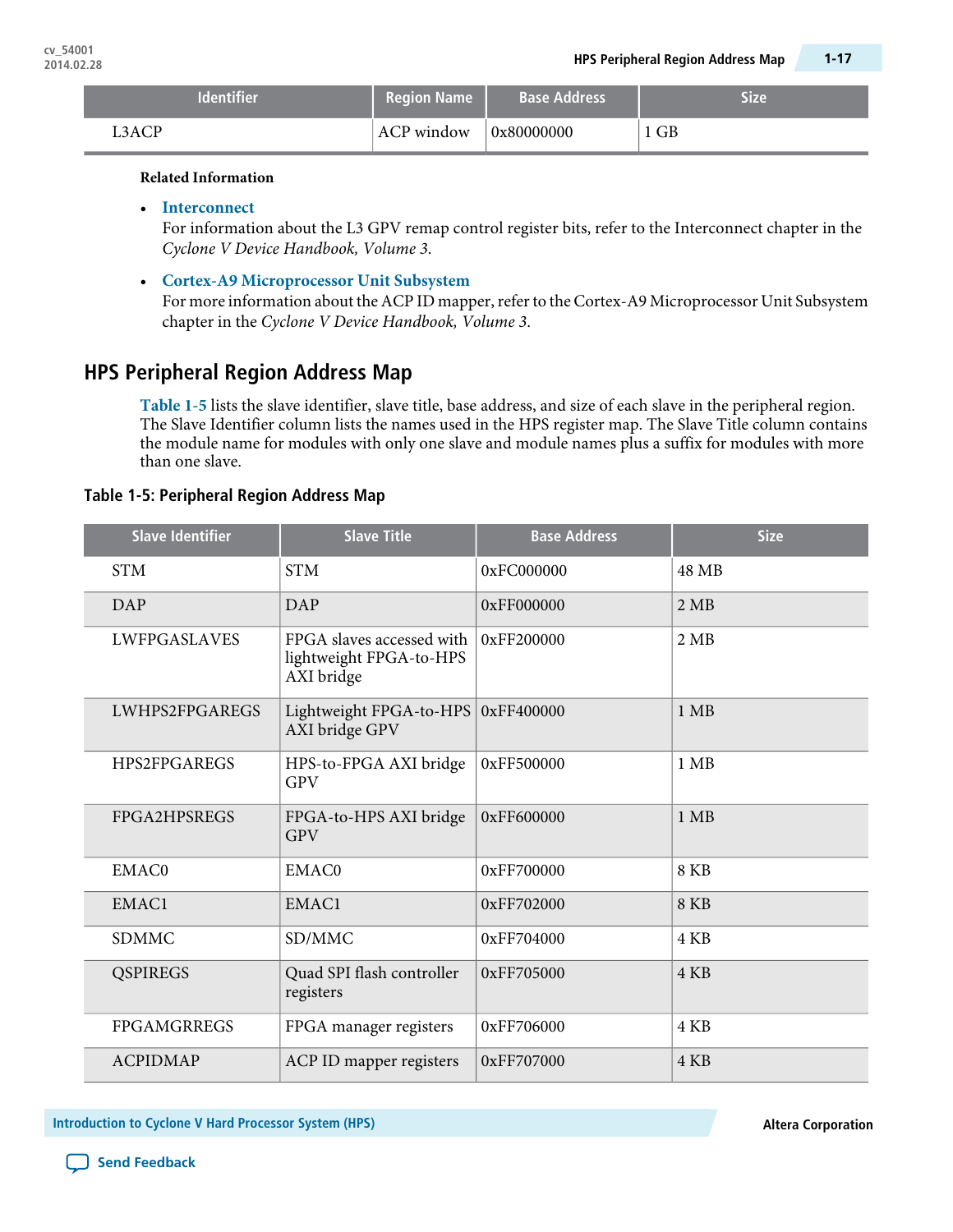| <b>Slave Identifier</b>        | <b>Slave Title</b>                      | <b>Base Address</b> | <b>Size</b>    |
|--------------------------------|-----------------------------------------|---------------------|----------------|
| GPIO0                          | GPIO0                                   | 0xFF708000          | 4 KB           |
| GPIO1                          | GPIO1                                   | 0xFF709000          | 4 KB           |
| GPIO2                          | GPIO <sub>2</sub>                       | 0xFF70A000          | 4 KB           |
| L3REGS                         | L3 interconnect GPV                     | 0xFF800000          | $1$ MB         |
| <b>NANDDATA</b>                | NAND controller data                    | 0xFF900000          | $1$ MB         |
| <b>QSPIDATA</b>                | Quad SPI flash data                     | 0xFFA00000          | $1 \text{ MB}$ |
| USB <sub>0</sub>               | USB0 OTG controller<br>registers        | 0xFFB00000          | 256 KB         |
| USB1                           | <b>USB1 OTG controller</b><br>registers | 0xFFB40000          | 256 KB         |
| <b>NANDREGS</b>                | NAND controller registers               | 0xFFB80000          | 64 KB          |
| FPGAMGRDATA                    | FPGA manager configura-<br>tion data    | 0xFFB90000          | 4 KB           |
| CAN <sub>0</sub>               | CAN0 controller registers               | 0xFFC00000          | 4 KB           |
| CAN1                           | CAN1 controller registers               | 0xFFC01000          | 4 KB           |
| <b>UART0</b>                   | <b>UART0</b>                            | 0xFFC02000          | 4 KB           |
| UART1                          | UART1                                   | 0xFFC03000          | 4 KB           |
| I <sub>2</sub> C <sub>0</sub>  | I <sub>2</sub> C <sub>0</sub>           | 0xFFC04000          | 4 KB           |
| I2C1                           | I2C1                                    | 0xFFC05000          | 4 KB           |
| I <sub>2</sub> C <sub>2</sub>  | I <sub>2</sub> C <sub>2</sub>           | 0xFFC06000          | 4 KB           |
| I2C3                           | I2C3                                    | 0xFFC07000          | 4 KB           |
| <b>SPTIMER0</b>                | SP Timer0                               | 0xFFC08000          | 4 KB           |
| SPTIMER1                       | SP Timer1                               | 0xFFC09000          | 4 KB           |
| <b>SDRREGS</b>                 | SDRAM controller<br>subsystem registers | 0xFFC20000          | 128 KB         |
| OSC1TIMER0                     | OSC1 Timer0                             | 0xFFD00000          | 4 KB           |
| OSC1TIMER1                     | OSC1 Timer1                             | 0xFFD01000          | 4 KB           |
| L4WD0                          | Watchdog0                               | 0xFFD02000          | 4 KB           |
| L <sub>4</sub> W <sub>D1</sub> | Watchdog1                               | 0xFFD03000          | 4 KB           |
| <b>CLKMGR</b>                  | Clock manager                           | 0xFFD04000          | 4 KB           |

**Altera Corporation Introduction to Cyclone V Hard Processor System (HPS)**

C **Send [Feedback](mailto:TechDocFeedback@altera.com?subject=Feedback%20on%20Introduction%20to%20Cyclone%20V%20Hard%20Processor%20System%20(HPS)%20(cv_54001%202014.02.28)&body=We%20appreciate%20your%20feedback.%20In%20your%20comments,%20also%20specify%20the%20page%20number%20or%20paragraph.%20Thank%20you.)**